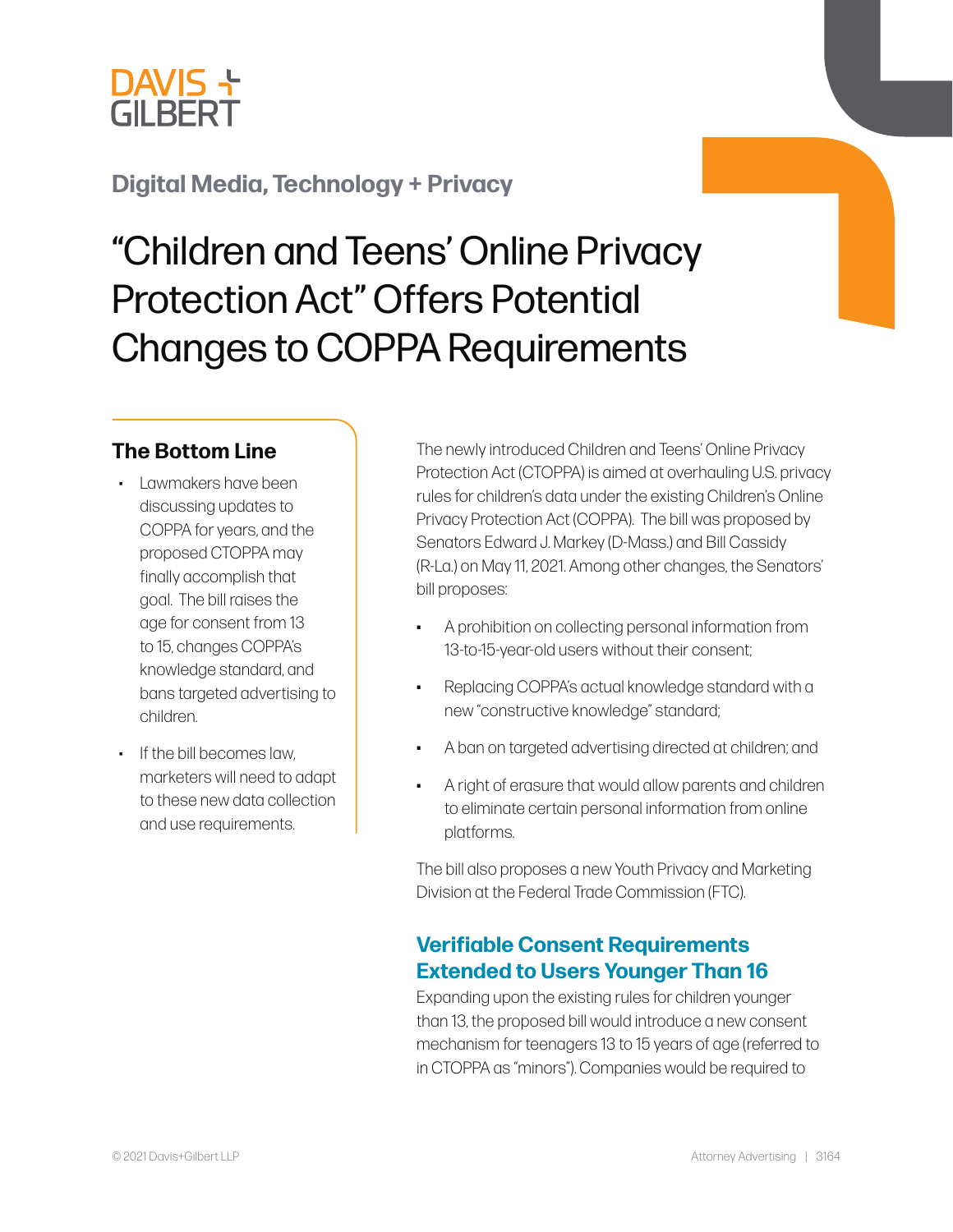

obtain verifiable consent from such users in order to collect, use or disclose their personal information. However, unlike children below the age of 13 under COPPA, for whom consent must be obtained from a parent or guardian, these teenagers can give their own consent.

## **Constructive Knowledge Standard**

COPPA requirements currently apply to operators of online services that have "actual knowledge" that they are "collecting or maintaining personal information from a child." CTOPPA would replace this actual knowledge standard with a "constructive knowledge" standard. An operator would be deemed to have constructive knowledge that data is being collected from a child if that operator "directly or indirectly collects, uses, profiles, buys, sells, classifies or analyzes (using an algorithm or other form of data analytics) data" about the ages of users or to determine whether an online platform's content is directed to a particular age range.

Constructive knowledge could also be inferred from data obtained through:

- Reports received under COPPA self-regulatory guidelines;
- Complaints from parents or third parties;
- Internal communications (such as documents about advertising practices, insertion orders, or promotional material to marketers);
- Publicly available information; or
- Communications to an ad network that content is intended for users of a particular age.

# **Ban on Targeted Advertising Directed at Children**

The proposed legislation would make it unlawful for an operator of an online service "to use, disclose to third parties, or compile personal information of a child for purposes of targeted marketing if":

- The child is the user of a service, and that service's operator has constructive knowledge that personal information is being collected from children; or
- The service is directed to a child.

Targeted marketing of minors is permitted if the company has secured a minor's verifiable consent. Contextual advertising would not be affected by the proposed changes.

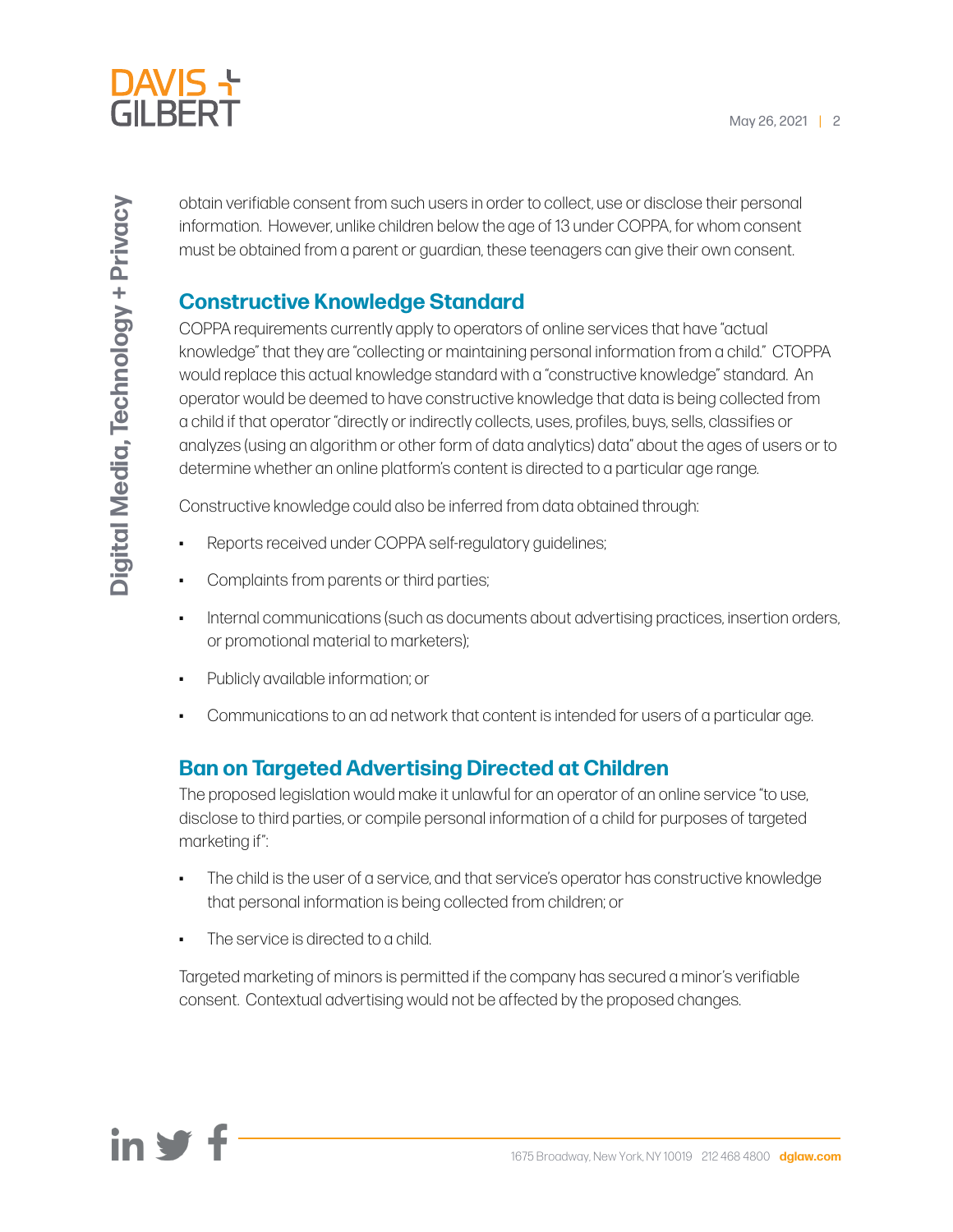

## **Right of Erasure**

Online services must provide parents, children and minors with a mechanism to "erase or otherwise eliminate content or information" that they have provided to the service when such content "contains or displays personal information of children or minors" and the service has made it "publicly available" through its platform. The erasure requirement does not apply to content that is provided to the service by a third party.

# **Proposal for a Youth Privacy and Marketing Division at the FTC**

CTOPPA calls for a new Youth Privacy and Marketing Division to be established within the FTC, which would be responsible for addressing "the privacy of children and minors" and "marketing directed at children and minors." The Youth Privacy and Marketing Division would be required to report annually to House and Senate committees.

# **Other Provisions**

The proposed bill also provides that:

- Companies must follow the well-established Fair Information Practices Principles (FIPPs), which include the principles of collection limitation, data quality, purpose specification, retention limitation, security safeguards, openness, individual participation, and prohibitions on racial and socioeconomic profiling;
- Online services which collect personal information from users 13-15 years old must adopt and comply with a "Digital Marketing Bill of Rights for Minors" based on the FIPPs listed above; and
- Internet connected devices targeted to children and minors must meet appropriate data security standards, and must prominently display an easy-to-understand privacy dashboard explaining how information is collected, transmitted, retained, used and protected.